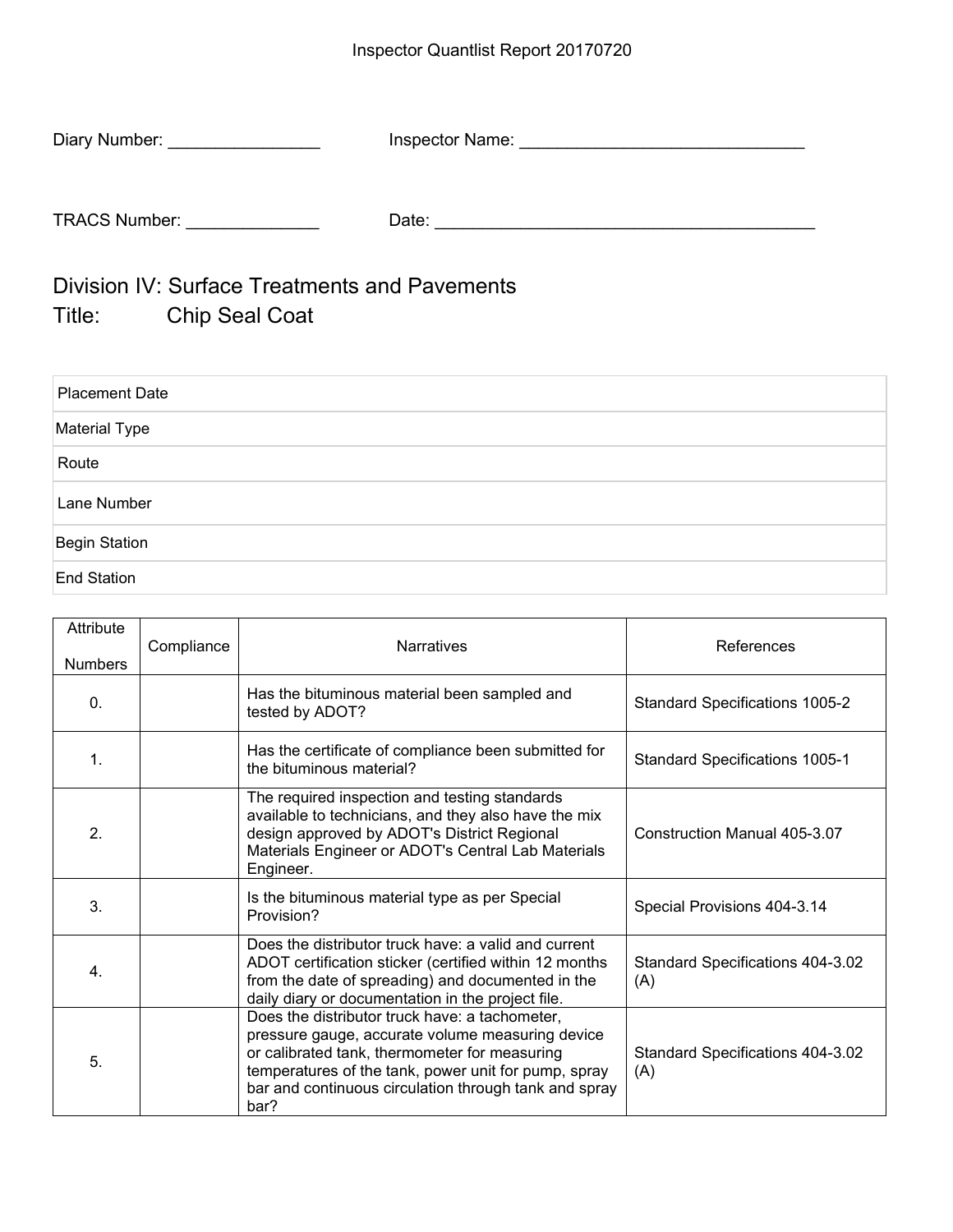| 6.  |                                                          |                                                                                                                                                                                                                                                              | Standard Specifications 4.04-3.14              |
|-----|----------------------------------------------------------|--------------------------------------------------------------------------------------------------------------------------------------------------------------------------------------------------------------------------------------------------------------|------------------------------------------------|
|     | Is the cover material tested and approved before<br>use? | Standard Specifications 404-2.02<br>(C)                                                                                                                                                                                                                      |                                                |
| 7.  |                                                          | Are the chip seal placement dates in compliance with<br>the dates specified in the Standard Specifications?                                                                                                                                                  | Standard Specifications 404-3.14               |
| 8.  |                                                          | Have all holes, depressions or irregularities been<br>repaired?                                                                                                                                                                                              | Standard Specifications 404.304                |
| 9.  |                                                          | The existing surface is dry and surface temperature is<br>at least 85°F; ambient temperature at start of<br>application is at least 65°F and rising. Application of<br>bituminous material is stopped if the air temperature<br>is 70°F or less and falling. | Standard Specifications 404-3.01               |
| 10. |                                                          | Is the existing surface uniformly smooth, firm and<br>clean prior to applying the bituminous material?                                                                                                                                                       | Standard Specifications 404-3.04               |
| 11. |                                                          | Is the application rate of the bituminous material as<br>specified in the Special Provisions?                                                                                                                                                                | Standard Specifications 404-3.14               |
| 12. |                                                          | The application temperature of the bituminous<br>material is between 125-185 degrees F.                                                                                                                                                                      | <b>Standard Specifications Table</b><br>1005-6 |
| 13. |                                                          | Is the bituminous material uniformly applied?                                                                                                                                                                                                                | Standard Specifications 404-3.05               |
| 14. |                                                          | Are any spots missed in the application of bituminous<br>material quickly remedied?                                                                                                                                                                          | Standard Specifications 404-3.05               |
| 15. |                                                          | Are proper precautions taken to prevent splattering of<br>bituminous material on curbs, guardrail, sidewalks,<br>shrubbery etc.?                                                                                                                             | Standard Specifications 404-3.05               |
| 16. |                                                          | Is the distributor truck operating effectively at the<br>junctions of two applications in a manner that does<br>not result in overlaps or gaps?                                                                                                              | Standard Specifications 404-3.05               |
| 17. |                                                          | Are the transverse joints constructed as approved by<br>the Engineer?                                                                                                                                                                                        | Standard Specifications 404-3.10               |
| 18. |                                                          | Are the longitudinal joints, "butt joints"?                                                                                                                                                                                                                  | Standard Specifications 404-3.10               |
| 19. |                                                          | Are the joints cleaned prior to the application of<br>bituminous material in the adjacent strip?                                                                                                                                                             | Standard Specifications 404-3.10               |
| 20. |                                                          | Are the tires of the pneumatic tired rollers inflated to<br>90 lbs. per square inch?                                                                                                                                                                         | Standard Specifications 404-3.02<br>(C)        |
| 21. |                                                          | Is the aggregate spreader equipped with positive<br>controls to assure a uniform spread?                                                                                                                                                                     | Standard Specifications 404-3.02<br>(D)        |
| 22. |                                                          | Is the cover material wet, but free of running water?                                                                                                                                                                                                        | Standard Specifications 404-3.06               |
| 23. |                                                          | Is the cover material promptly rolled?                                                                                                                                                                                                                       | Standard Specifications 404-3.07               |